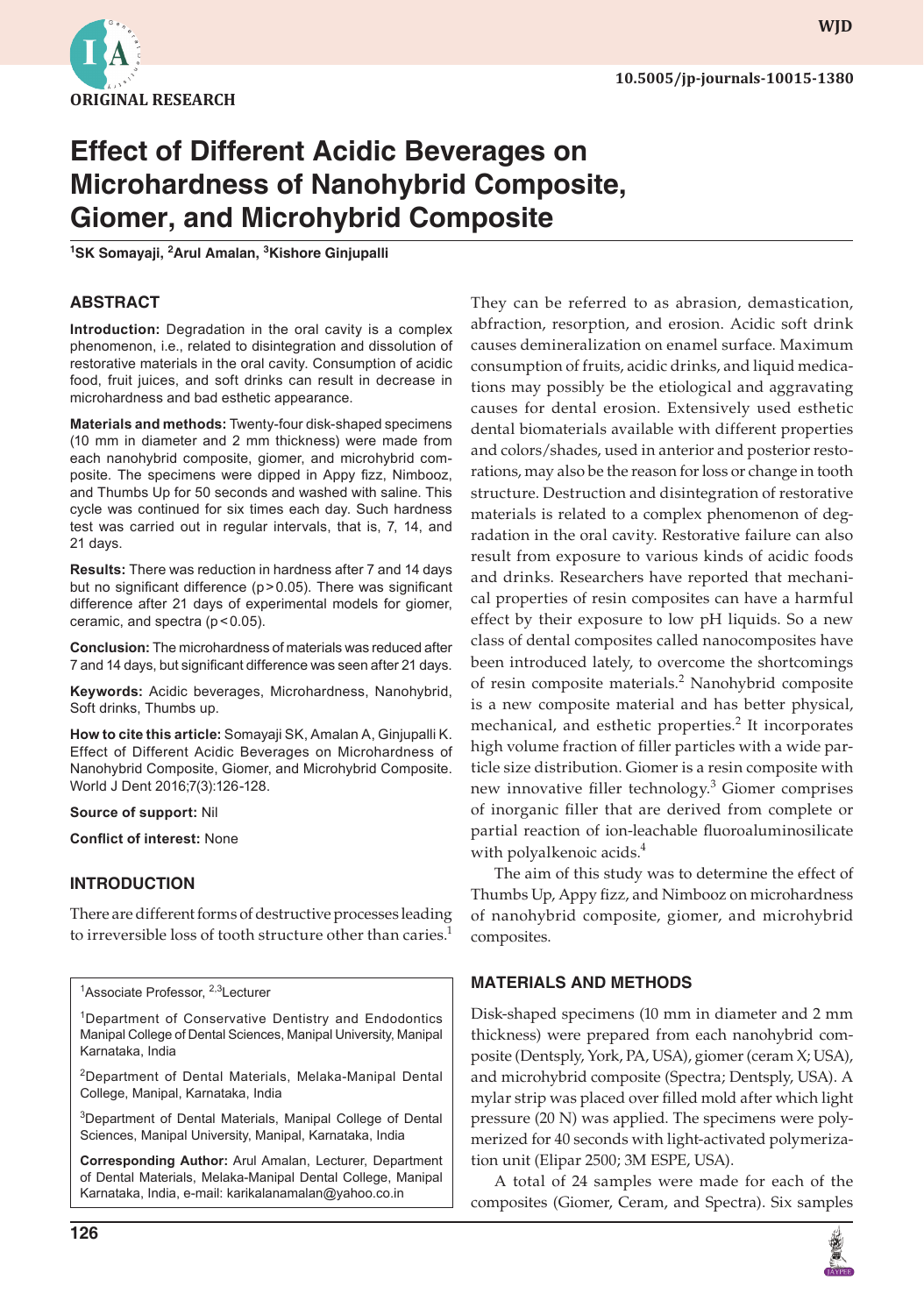(n = 6) from each composite group were immersed in four solutions, that is, Saline, Appy fizz, Nimbooz, and Thumbs Up  $(6 \times 4 = 24$  samples). The specimens were dipped for 50 seconds and washed with saline. This cycle was continued for six times each day. Such hardness test was carried out in regular intervals for 7, 14, and 21 days.

The Vickers' microhardness was determined by applying a force of 100 gm with a dwell time of 15 seconds. Indentation of a static diamond tip under load into the material being tested for a certain period of time constitutes hardness test. Evaluation of microscopic impression produced from this procedure was performed after the removal of the load. Since the diamond is pyramidal in shape in Vickers' hardness test, a square-shaped impression was obtained in the material being tested. Measurements were made on both diagonals, and mean values were obtained.

### **STATISTICAL ANALYSIS**

Statistical analysis was by GraphPad Prism software (version 5.0, USA). Data were analyzed by one-way analysis of variance followed by Tukey's *post hoc* test.

# **RESULTS**

The microhardness of different groups are represented by bar diagrams.

There was reduction in microhardness, but no significant difference in groups tested after 7 and 14 days (p>0.05). There was significant reductions in hardness in all three composites after 21 days of immersion (Graphs 1 to 3).



**Graph 1:** Tables representing microhardness values of materials when immersed in beverages for 7 days. There is no significant difference between each group

### **DISCUSSION**

Microhardness is defined as the resistance to permanent deformation caused by indentation after load. Spectrum is microhybrid composite with nano-scaled silica. Nanohybrid composite and giomer were selected to compare with microhybrid composite (spectrum). In our study, sample size was standardized and uniform depth of cure was maintained. The restorative materials were immersed in acidic drinks for 50 seconds, then washed with saline, and the cycle was repeated for six times per day. The above time period was selected to simulate *in vivo* conditions of oral cavity, where the salivary flow dilutes the acidic concentration of beverages.



**Graph 2:** Tables representing microhardness values of materials when immersed in beverages for 14 days. There is no significant difference between each group



**Graph 3:** Tables representing microhardness values of materials when immersed in beverages for 21 days. There was significant reduction in microhardness. \*Giomer *vs* Appy fizz, \*Giomer *vs* Nimbooz, \*Giomer *vs* Thumbs Up, there was significant difference after 21 days (p<0.05); \$ Ceram *vs* Appy fizz, \$ Ceram *vs* Thumbs Up, there was significant difference after 21 days (p < 0.05); #Spectrum *vs* Appy fizz, #Spectrum *vs* Thumbs Up, there was significant difference after 21 days (p<0.05)